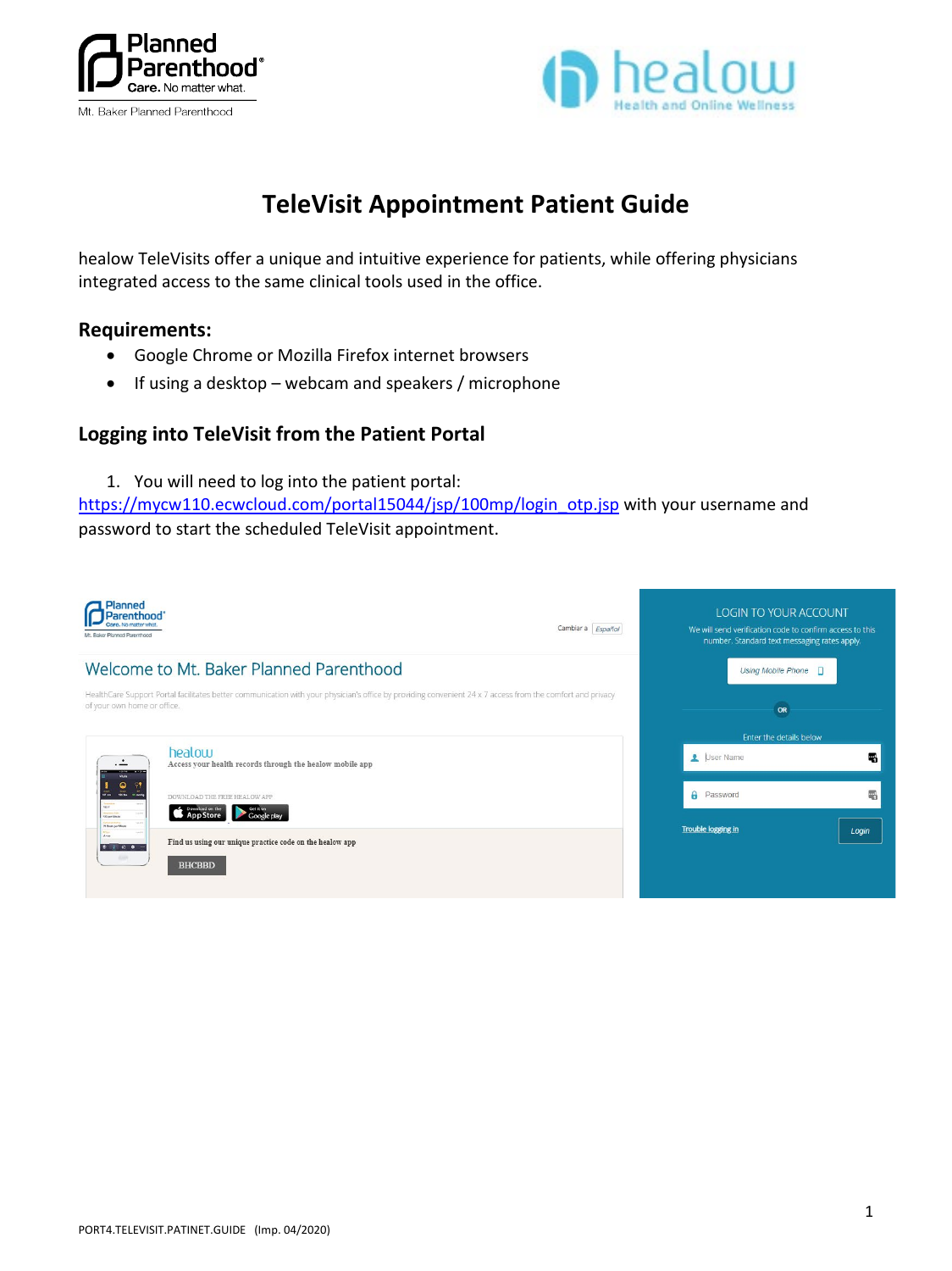



2. Once you are logged into the patient portal you will see the scheduled TeleVisit in your patient dashboard.



3. Click on Join TeleVisit to start the appointment - you will be prompted to answer 3-page questionnaire. When you finish, click on "Submit Questionnaire" button.

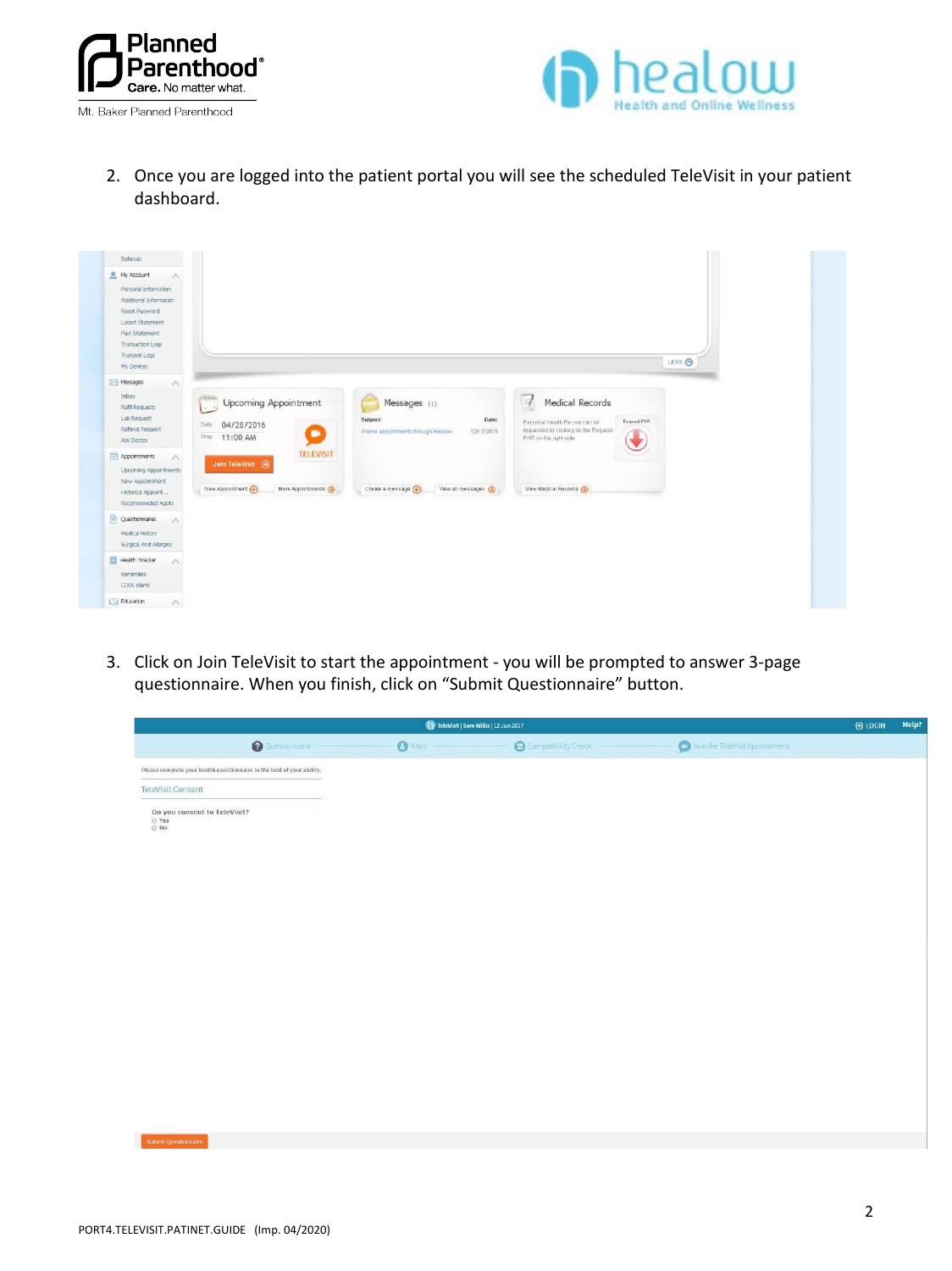



4. Next, you will be prompted to enter your vitals. If you do not have this information, leave it blank and click "Submit Vitals".

| < Dashboard             |                     |        |                 | Televisit   Regina Druz   28 Apr 2016 |
|-------------------------|---------------------|--------|-----------------|---------------------------------------|
|                         |                     |        | <b>O</b> Vitals | Compatibility Check                   |
| Height                  |                     |        |                 |                                       |
| $\overline{5}$          | n<br>$\vert$ 3      | inches |                 |                                       |
| Weight                  |                     |        |                 |                                       |
| 120                     | pounds              |        |                 |                                       |
| <b>Blood Pressure</b>   |                     |        |                 |                                       |
|                         |                     |        |                 |                                       |
| Temperature<br>u        |                     |        |                 |                                       |
| 98                      | F.                  |        |                 |                                       |
| <b>Respiratory Rate</b> | breaths per minute: |        |                 |                                       |
|                         |                     |        |                 |                                       |
| Pulse Rate              | baats per minute    |        |                 |                                       |
|                         |                     |        |                 |                                       |

5. Once you enter in your vitals, a software compatibility check will be run to ensure that the webcam and audio functions on your tablet / computer will work for TeleVisit appointment

| < Dashboard   |            | TeleVisit   Kerri Domingues   19 Jun 2017                                                | Help?   Log out                          |
|---------------|------------|------------------------------------------------------------------------------------------|------------------------------------------|
| Questionnaire |            | Compatibility Check<br>Vitals<br>$\boldsymbol{\omega}$                                   | <b>CO</b> Join the TeleVisit Appointment |
|               |            | TeleVisit System Compatibility Check                                                     |                                          |
|               |            | $\sqrt{a}$<br>Browser<br>Chrome 32 bit(version 58) Windows 7                             | $\odot$                                  |
|               |            | Speaker<br>$\Omega$<br>Ensure your speakers are working by clicking "Play" below<br>Play | $\circledcirc$                           |
|               | Computer   | Camera<br>$\blacksquare$                                                                 | $\odot$                                  |
|               |            | Integrated Camera (04f2:b398)<br>$\boldsymbol{\mathrm{v}}$                               |                                          |
|               |            | Microphone<br>ଭ<br>Default<br>$\boldsymbol{\mathrm{v}}$                                  | $\circledcirc$                           |
|               |            | Video Connection<br>$\mathbb{E}$                                                         | $\odot$                                  |
|               | Connection | $\circledcirc$<br>Bandwidth                                                              | $\odot$                                  |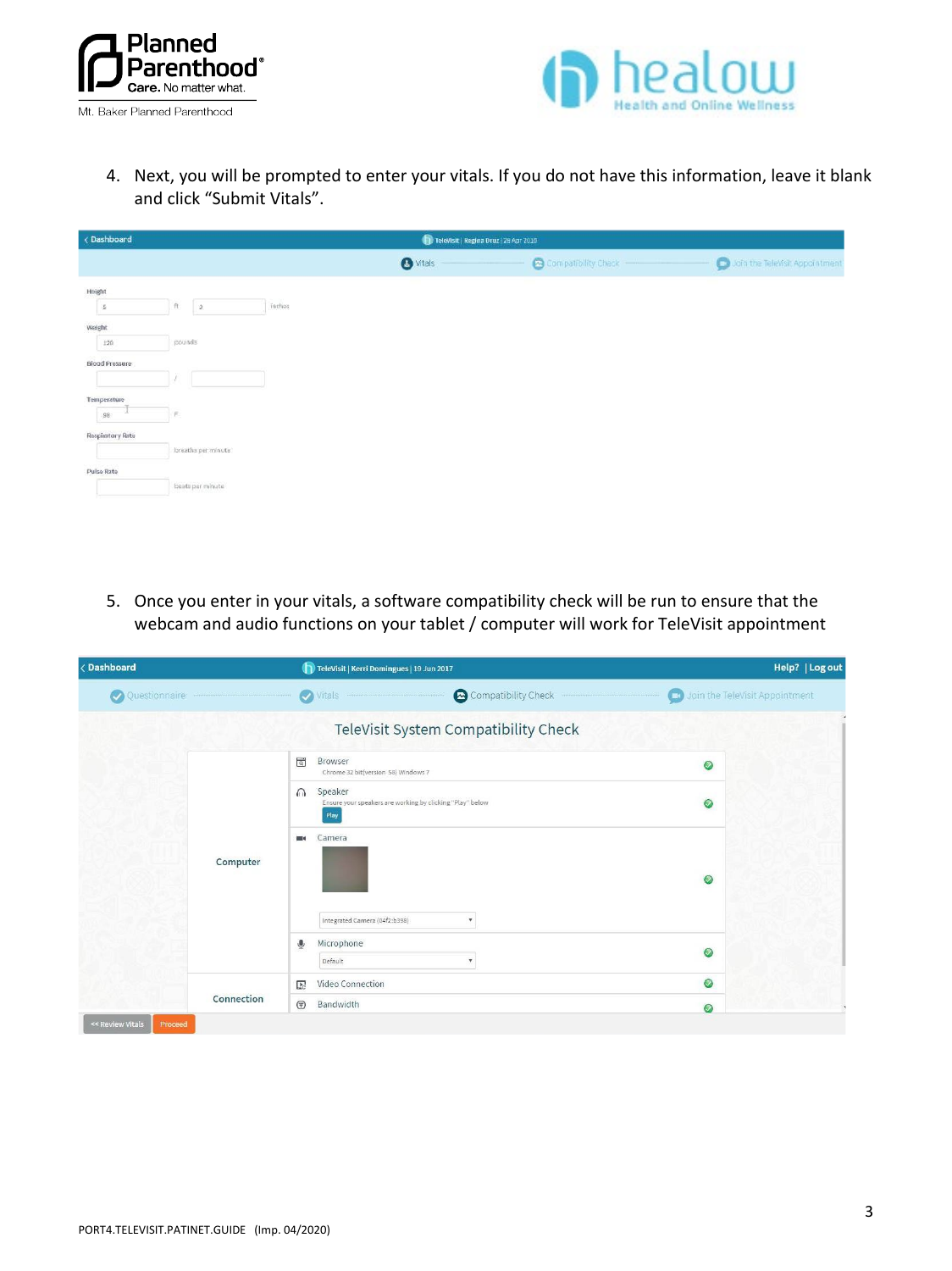



6. Once this has been completed you will just need to click on start TeleVisit – this will alert your provider that they can now start the TeleVisit appointment

| CCLI - Integrative Cardin X 1 healow TeleVisit                                                                                                                                                                                                   | $x \equiv$      |                                       |                                                                    |                                                                                                                                               |  |
|--------------------------------------------------------------------------------------------------------------------------------------------------------------------------------------------------------------------------------------------------|-----------------|---------------------------------------|--------------------------------------------------------------------|-----------------------------------------------------------------------------------------------------------------------------------------------|--|
| https://mycw65.ecwdoud.com/portal8480/jsp/100mp/telemed/teleIndex.jpp?act=1&proName=Regina+Druz&encryptedDataToTele=KYmRUPloN4ATbmASVtArwsEURDR7PGpJHGAhy0XP0%2FvXOTZJBVUdNMH9%2BrL2zjw%2<br>$\mathbf{C}$<br>$\leftarrow$                        |                 |                                       |                                                                    |                                                                                                                                               |  |
| Christopathe Cardiology [] About NVeC   Dightal [] [ ] OFH Home- Superior ( [ ] DCLI - Integrative C . [ ]] Patients - Health Wave [] WebMailLogin @ (3) Roundcube Web: W Beacon Health Party: [ ] Staff - Health Wave [ ] ECL<br><b>El Apps</b> |                 |                                       |                                                                    |                                                                                                                                               |  |
| < Dashboard                                                                                                                                                                                                                                      |                 | TeleVisit   Regina Druz   28 Apr 2016 |                                                                    |                                                                                                                                               |  |
|                                                                                                                                                                                                                                                  | <b>M</b> Vitals |                                       | Compatibility Check                                                | Join the TeleVisit Appointment                                                                                                                |  |
|                                                                                                                                                                                                                                                  |                 |                                       |                                                                    |                                                                                                                                               |  |
|                                                                                                                                                                                                                                                  |                 |                                       |                                                                    |                                                                                                                                               |  |
|                                                                                                                                                                                                                                                  |                 |                                       |                                                                    |                                                                                                                                               |  |
|                                                                                                                                                                                                                                                  |                 |                                       |                                                                    |                                                                                                                                               |  |
|                                                                                                                                                                                                                                                  |                 |                                       |                                                                    |                                                                                                                                               |  |
| $\mathbb{Q}$                                                                                                                                                                                                                                     |                 |                                       |                                                                    |                                                                                                                                               |  |
|                                                                                                                                                                                                                                                  |                 |                                       |                                                                    |                                                                                                                                               |  |
|                                                                                                                                                                                                                                                  |                 |                                       | The Vitals have been submitted successfully                        |                                                                                                                                               |  |
|                                                                                                                                                                                                                                                  |                 |                                       | The link to the waiting room for your TeleVisit will appear below. | The "Start TeleVisit" link will appear orange 30 minutes before your scheduled appointment time, allowing access to the virtual waiting room. |  |
|                                                                                                                                                                                                                                                  |                 |                                       | <b>Start TeleVisit</b>                                             |                                                                                                                                               |  |
|                                                                                                                                                                                                                                                  |                 |                                       |                                                                    |                                                                                                                                               |  |
|                                                                                                                                                                                                                                                  |                 |                                       |                                                                    |                                                                                                                                               |  |
|                                                                                                                                                                                                                                                  |                 |                                       |                                                                    |                                                                                                                                               |  |
|                                                                                                                                                                                                                                                  |                 |                                       |                                                                    |                                                                                                                                               |  |

**7.** You will then be placed in the waiting room for your provider is ready to start the TeleVisit appointment

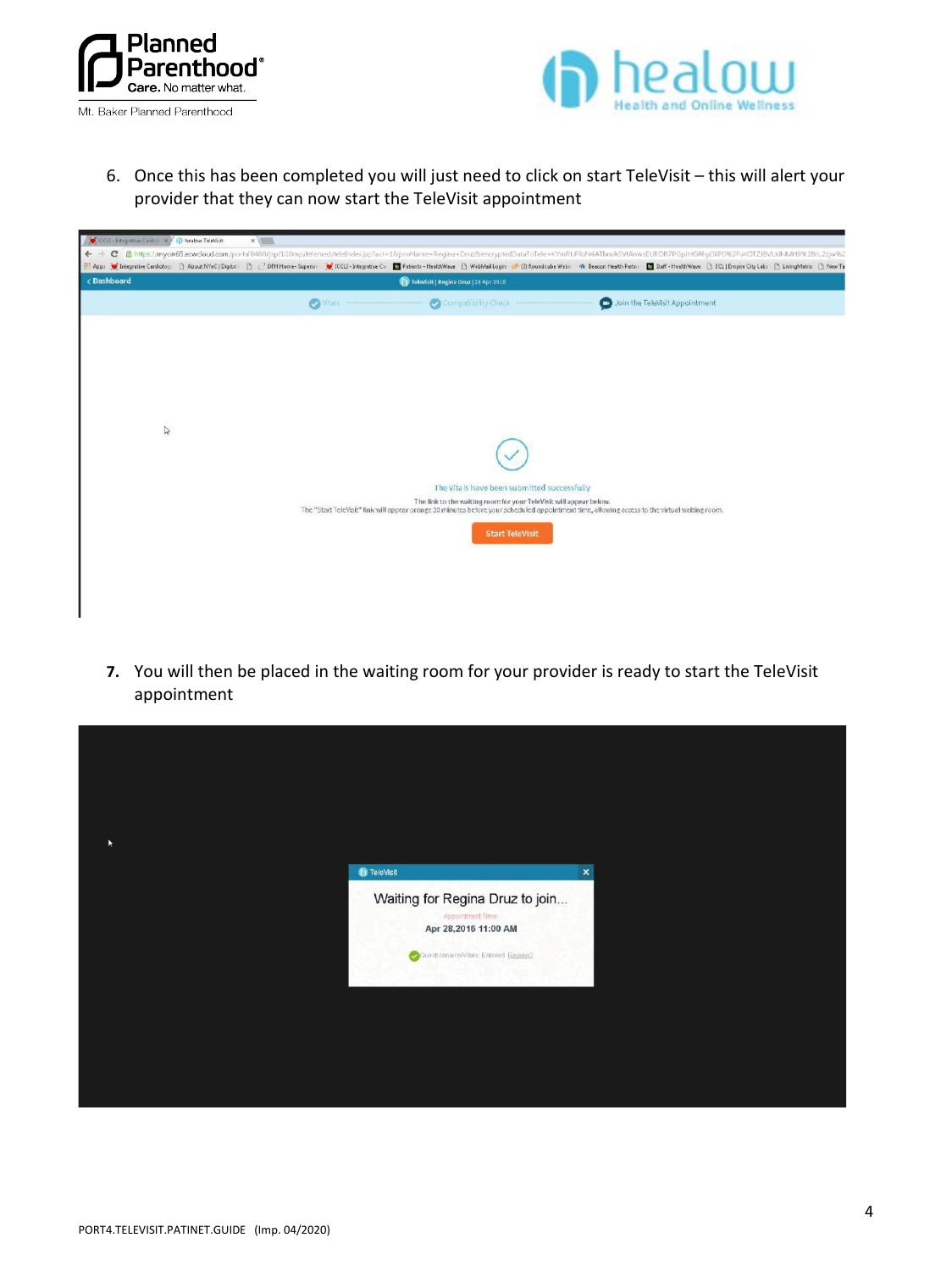



## **Logging into TeleVisit from the email confirmation/notification**

1. You will receive a confirmation email after scheduling a TeleVisit appointment with your provider and you will also receive a notification email before the appointment time.

| <b>Bellingham Health Center</b><br>1530 ELLIS ST BELLINGHAM, WA 98225-4905, 360-734-9095                     |  |
|--------------------------------------------------------------------------------------------------------------|--|
| Hello Cibulka,<br>You have a healow TeleVisit scheduled with CLINICIAN NAME<br>Your healow TeleVisit Details |  |
| ₩03/27/2020<br>$\odot$ 10:15 AM                                                                              |  |
| You may be required to submit a questionnaire and<br>provide your vitals prior to this appointment.          |  |
| <b>Join this Telemed Appointment directly</b>                                                                |  |
| In order to join your healow TeleVisit, you will<br>í ì<br>require a webcam, and speakers or headphones.     |  |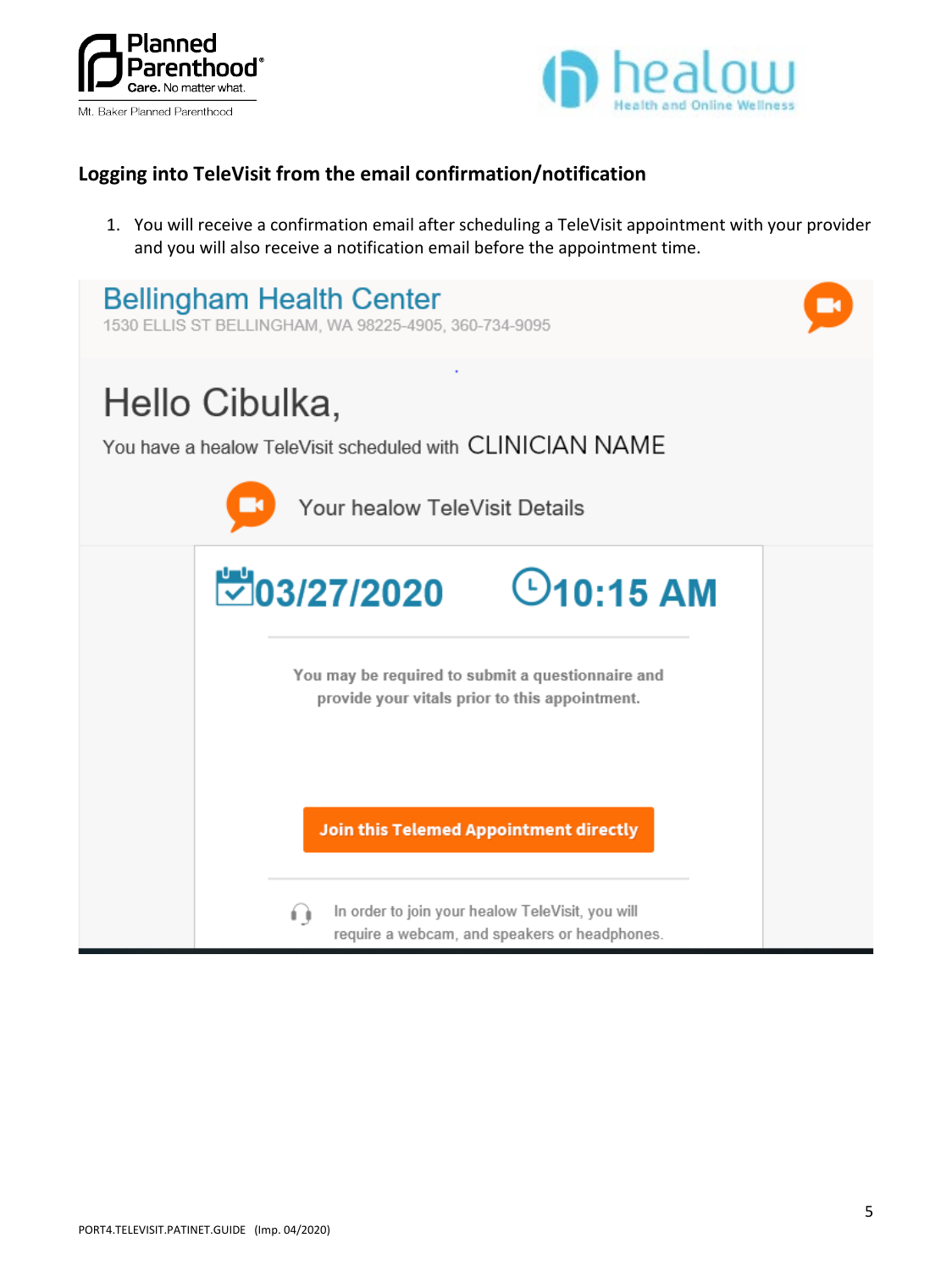



2. Click on "Join this TeleMed Appointment directly" link. You will be prompted to answer the 3 parts questionnaires (if applicable). When you finish, click on "Submit Questionnaire" button.

| TeleVisit   Sam Willis   12 Jun 2017                                   |                  |                     | $\Theta$ LOGIN                 | Help? |  |
|------------------------------------------------------------------------|------------------|---------------------|--------------------------------|-------|--|
| <b>O</b> Questionnaire                                                 | $\bullet$ Vitals | Compatibility Check | Join the TeleVisit Appointment |       |  |
| Please complete your health questionnaire to the best of your ability. |                  |                     |                                |       |  |
| TeleVisit Consent                                                      |                  |                     |                                |       |  |
| Do you consent to TeleVisit?<br>e Yes<br>In No                         |                  |                     |                                |       |  |
|                                                                        |                  |                     |                                |       |  |
|                                                                        |                  |                     |                                |       |  |
|                                                                        |                  |                     |                                |       |  |
|                                                                        |                  |                     |                                |       |  |
|                                                                        |                  |                     |                                |       |  |
|                                                                        |                  |                     |                                |       |  |
|                                                                        |                  |                     |                                |       |  |
| Submit Questionnaire                                                   |                  |                     |                                |       |  |

3. Next, you will be prompted to enter in your vitals (optional). Click on "Submit Vitals" when you finish.

| Televisit   Sam Willis   12 Jun 2017                                                       |  |  |  |
|--------------------------------------------------------------------------------------------|--|--|--|
| $\bullet$ Vitals<br>Join the TeleVisit Appointment<br>Compatibility Check<br>Questionnaire |  |  |  |
| Height<br>inches<br>$\hbar$                                                                |  |  |  |
| Weight                                                                                     |  |  |  |
| pounds<br>Blood Pressure                                                                   |  |  |  |
|                                                                                            |  |  |  |
| Temperature<br>F.                                                                          |  |  |  |
| Respiratory Rate<br>breaths per minute                                                     |  |  |  |
| Pulse Rate                                                                                 |  |  |  |
| beats per minute                                                                           |  |  |  |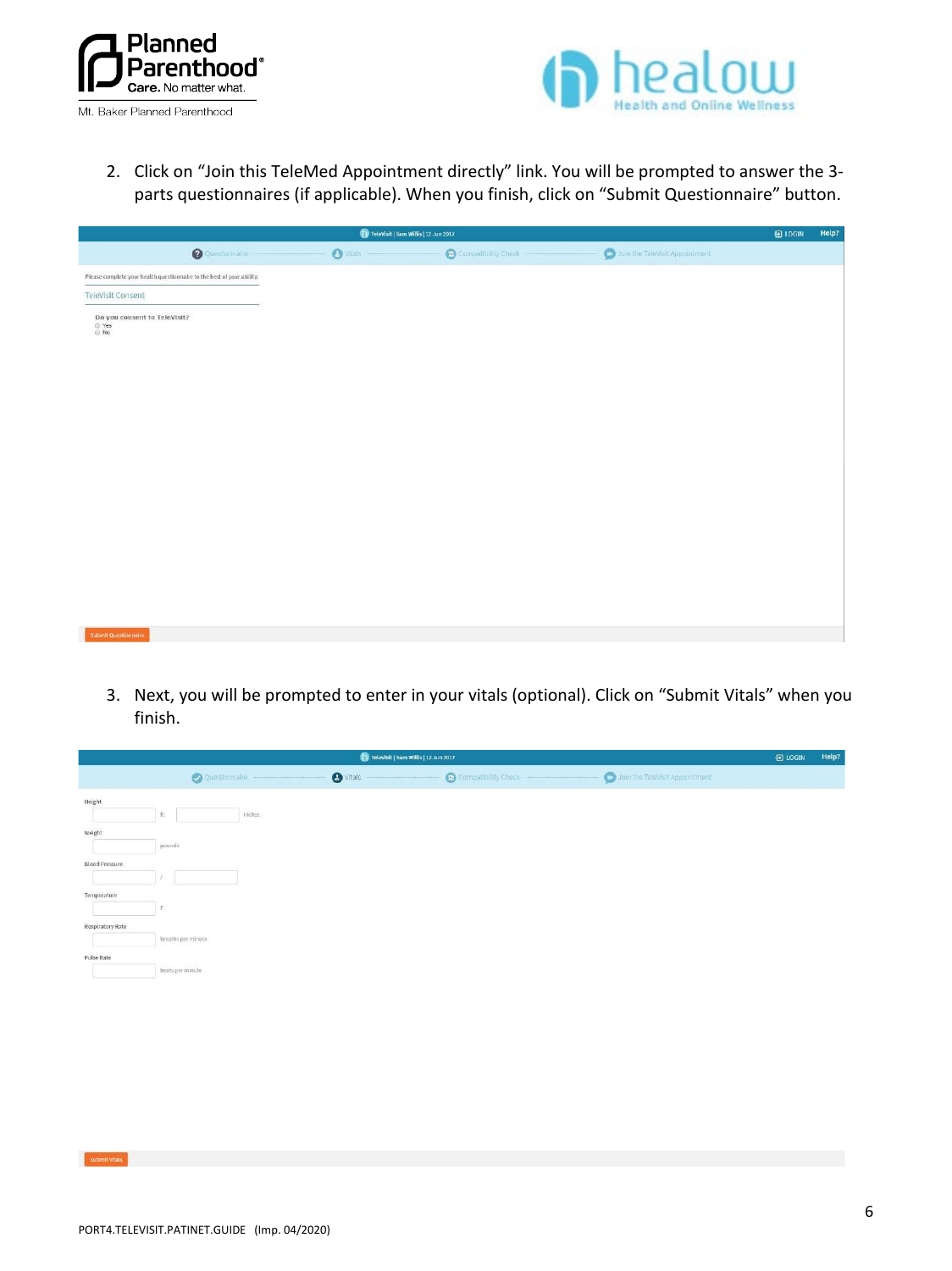



4. A software compatibility check will be run to ensure that the webcam and audio functions, browser, video connection, and bandwidth on your tablet or computer will work for TeleVisit appointment. When it has been completed, click on "Proceed" button.

|                                                                                      |                                        |                                                                                                                                                                                                  | <b>日 LOGIN</b>                 | Help? |
|--------------------------------------------------------------------------------------|----------------------------------------|--------------------------------------------------------------------------------------------------------------------------------------------------------------------------------------------------|--------------------------------|-------|
| Vitals                                                                               | Compatibility Check                    |                                                                                                                                                                                                  |                                |       |
|                                                                                      |                                        |                                                                                                                                                                                                  |                                |       |
| $\overline{\alpha}$<br><b>Browser</b><br>Chrome 64 bit(version 58) Windows 10.0      |                                        | $\circ$                                                                                                                                                                                          |                                |       |
| n Speaker<br>Play                                                                    |                                        | $\circledcirc$                                                                                                                                                                                   |                                |       |
| ms.<br>Camera<br>William<br>$C$ $F$ $F$ $F$ $D$<br><br>Integrated Webcam (1hcf:28aa) | $\tau$                                 | $\circ$                                                                                                                                                                                          |                                |       |
| Microphone<br>$\overline{\mathfrak{g}}$<br>Default                                   | ٠                                      | $\circ$                                                                                                                                                                                          |                                |       |
| Video Connection<br>$\Box$                                                           |                                        | $\circ$                                                                                                                                                                                          |                                |       |
| $\circledcirc$<br>Bandwidth                                                          |                                        | $\circ$                                                                                                                                                                                          |                                |       |
|                                                                                      | Last Completed: 12 June 2017, 02:51 PM |                                                                                                                                                                                                  |                                |       |
|                                                                                      |                                        |                                                                                                                                                                                                  |                                |       |
|                                                                                      |                                        | Televisit   Sam Willis   12 Jun 2017<br>TeleVisit System Compatibility Check<br>Ensure your speakers are working by clicking "Play" below<br>Your internet connection is suitable for TeleVisit. | Join the TeleVisit Appointment |       |

5. Click on "Start TeleVisit" - this will alert your provider that you are ready, and they can now start the TeleVisit appointment.

| Televisit   Sam Willis   12 Jun 2017                                                       |  |  |  |  |  |
|--------------------------------------------------------------------------------------------|--|--|--|--|--|
| Join the TeleVisit Appointment<br>$\bullet$ Vitals<br>Questionnaire<br>Compatibility Check |  |  |  |  |  |
|                                                                                            |  |  |  |  |  |
|                                                                                            |  |  |  |  |  |
|                                                                                            |  |  |  |  |  |
|                                                                                            |  |  |  |  |  |
|                                                                                            |  |  |  |  |  |
|                                                                                            |  |  |  |  |  |
|                                                                                            |  |  |  |  |  |
| $\checkmark$                                                                               |  |  |  |  |  |
| The 'TV' questionnaire and Vitals have been                                                |  |  |  |  |  |
| submitted successfully.                                                                    |  |  |  |  |  |
| <b>Start TeleVisit</b>                                                                     |  |  |  |  |  |
|                                                                                            |  |  |  |  |  |
|                                                                                            |  |  |  |  |  |
|                                                                                            |  |  |  |  |  |
|                                                                                            |  |  |  |  |  |
|                                                                                            |  |  |  |  |  |